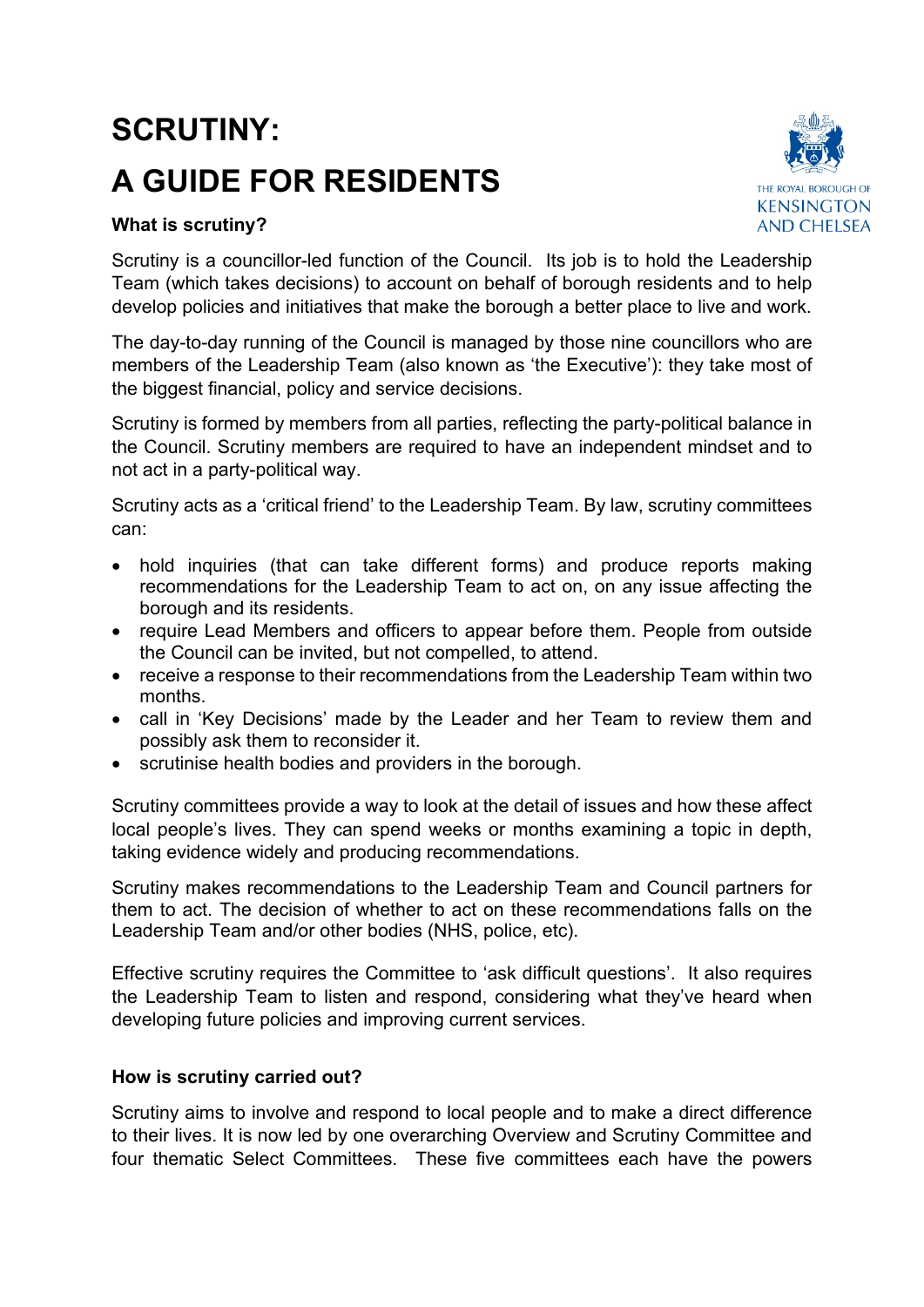mentioned above and carry out their work in a mix of formal meetings and working groups.

**Adult Social Care and Health Select Committee** is made up of seven members and one co-opted non-voting member:

Councillor Marwan Elnaghi (Chair), Councillor Sarah Addenbrooke (Vice-Chair), Councillor Robert Atkinson, Councillor Laura Round, Councillor Malcolm Spalding, Councillor Charles Williams, Councillor Maxwell Woodger and Co-opted non-voting member Christine Vigars of Healthwatch Central West London.

This Select Committee examines topics related to all adult social care services; partnerships associated with adult social care; the provision of the public health service and local health bodies including those established by the Health and Social Care Act 2012.

## **Who's who here today?**

Attendance depends on the business dealt with on each occasion, even though Committee members will likely be present.

The Chair will make sure the committee hears those who wish to speak on the topic under scrutiny and that members can ask detailed questions to attendees. A member of the Council's Governance team is present to take notes of the discussion to write the minutes of the meeting. Senior Council officers and Lead members may be asked by the Committee to attend to provide information, answer questions and explain their actions.

## **How can I get involved?**

#### *You can propose a topic for review.*

You can propose a topic to be examined in the future. If there is an issue that you would like scrutiny to look at, please contact the Scrutiny Team, or speak to your ward [councillor.](https://www.rbkc.gov.uk/council-councillors-and-democracy/councillors-and-committees/find-your-councillor-and-ward)

#### *You can respond to a 'Call for Evidence'*

Scrutiny councillors need to find out what things are like for local people and organisations affected by, or with a stake in, the topic being explored. Select Committees issue calls for evidence to hear from residents, experts and organisations.

This is an opportunity for you to share your views and experiences, putting forward the issues that you would like the Overview and Scrutiny or Select Committees to become aware of, that perhaps they had not really thought about before. You can present evidence in writing if you do not want (or cannot) attend in person. In addition, you can invite scrutiny councillors to community meetings, so they can hear views relevant to the review.

#### *You can attend a meeting*

You are also welcome to attend scrutiny sessions simply to listen and be informed of topics that you care about. Select Committees gather in formally constituted meetings